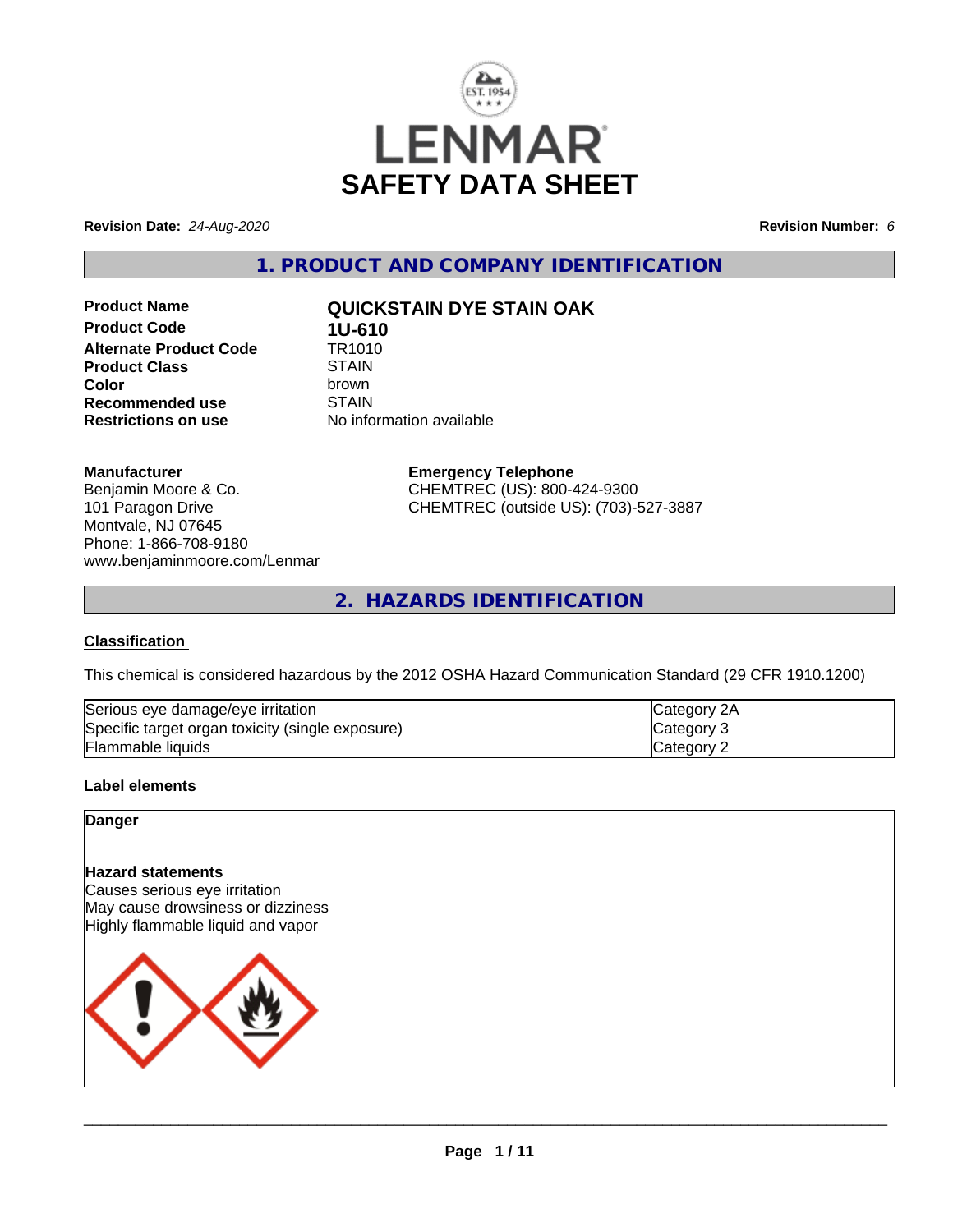### **Appearance** liquid **Odor** solvent

### **Precautionary Statements - Prevention**

Wash face, hands and any exposed skin thoroughly after handling

Avoid breathing dust/fume/gas/mist/vapors/spray

Use only outdoors or in a well-ventilated area

Keep away from heat, hot surfaces, sparks, open flames and other ignition sources. No smoking

Keep container tightly closed

Ground/bond container and receiving equipment

Use explosion-proof electrical/ventilating/lighting/equipment

Use only non-sparking tools

Take precautionary measures against static discharge

Wear protective gloves/protective clothing/eye protection/face protection

Keep cool

# **Eyes**

IF IN EYES: Rinse cautiously with water for several minutes. Remove contact lenses, if present and easy to do. Continue rinsing

 $\overline{\phantom{a}}$  ,  $\overline{\phantom{a}}$  ,  $\overline{\phantom{a}}$  ,  $\overline{\phantom{a}}$  ,  $\overline{\phantom{a}}$  ,  $\overline{\phantom{a}}$  ,  $\overline{\phantom{a}}$  ,  $\overline{\phantom{a}}$  ,  $\overline{\phantom{a}}$  ,  $\overline{\phantom{a}}$  ,  $\overline{\phantom{a}}$  ,  $\overline{\phantom{a}}$  ,  $\overline{\phantom{a}}$  ,  $\overline{\phantom{a}}$  ,  $\overline{\phantom{a}}$  ,  $\overline{\phantom{a}}$ 

If eye irritation persists: Get medical advice/attention

**Skin**

IF ON SKIN (or hair): Remove/Take off immediately all contaminated clothing. Rinse skin with water/shower **Inhalation**

IF INHALED: Remove victim to fresh air and keep at rest in a position comfortable for breathing

Call a POISON CENTER or doctor/physician if you feel unwell

**Fire**

In case of fire: Use CO2, dry chemical, or foam for extinction

### **Precautionary Statements - Storage**

Store in a well-ventilated place. Keep container tightly closed Store locked up

### **Precautionary Statements - Disposal**

Dispose of contents/container to an approved waste disposal plant

### **Hazards not otherwise classified (HNOC)**

Not applicable

### **Other information**

No information available

# **3. COMPOSITION INFORMATION ON COMPONENTS**

| Cham.<br>name<br>.<br>ш.а<br>. | . У<br>No<br>uni     | O.<br>.<br>70          |
|--------------------------------|----------------------|------------------------|
| Acetone                        | ~<br>-64-<br>$\cdot$ | 100<br><b>Q5.</b><br>ື |

# **4. FIRST AID MEASURES**

### **Description of first aid measures**

**General Advice** If symptoms persist, call a physician. Show this safety data sheet to the doctor in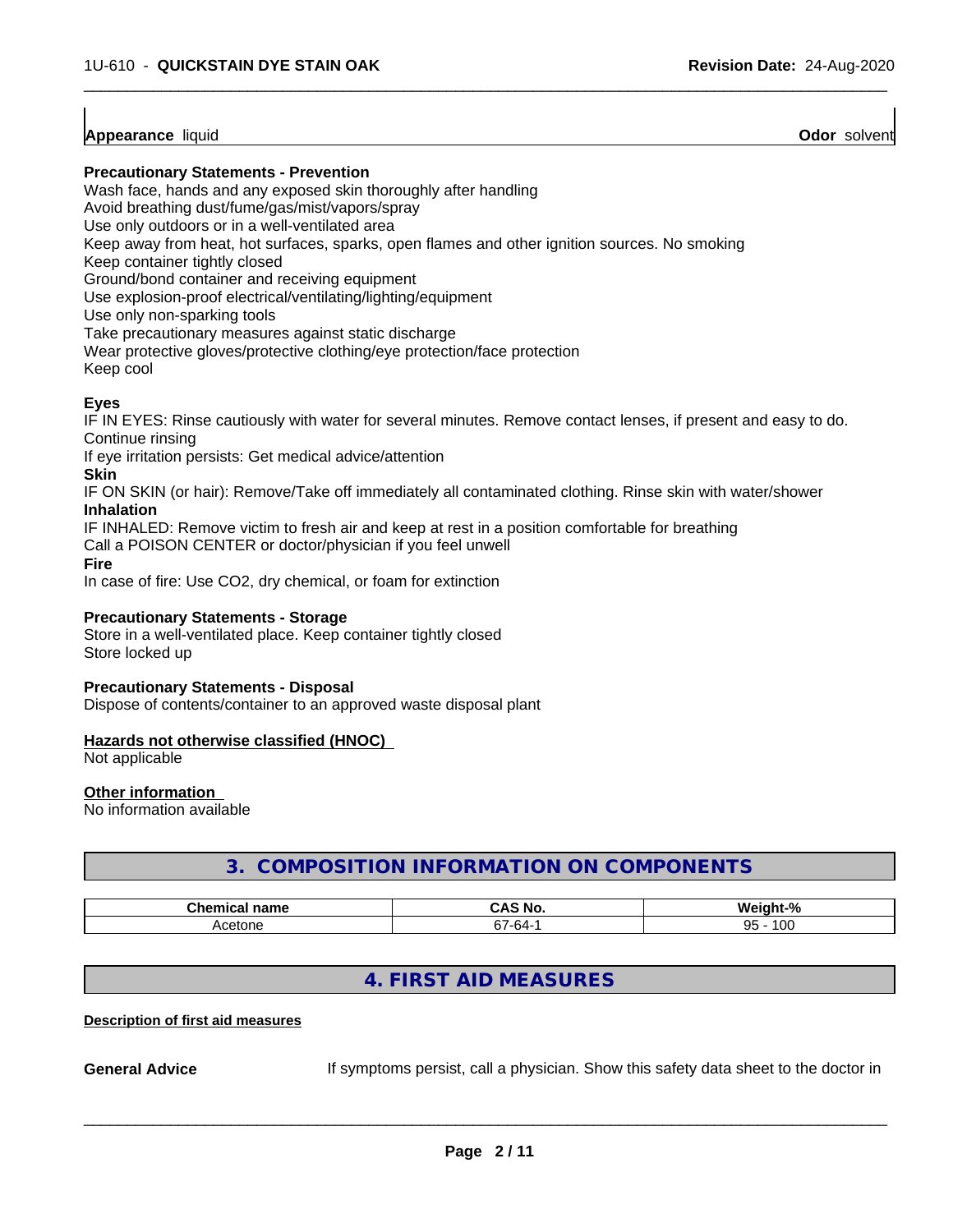attendance.

| <b>Notes To Physician</b>                        | Treat symptomatically.                                                                                                                                                                                                  |
|--------------------------------------------------|-------------------------------------------------------------------------------------------------------------------------------------------------------------------------------------------------------------------------|
| <b>Most Important</b><br><b>Symptoms/Effects</b> | No information available.                                                                                                                                                                                               |
| <b>Protection Of First-Aiders</b>                | Use personal protective equipment.                                                                                                                                                                                      |
| Ingestion                                        | Clean mouth with water and afterwards drink plenty of water. Do not induce<br>vomiting without medical advice. Never give anything by mouth to an unconscious<br>person. Consult a physician.                           |
| <b>Inhalation</b>                                | Move to fresh air. If symptoms persist, call a physician.<br>If not breathing, give artificial respiration. Call a physician immediately.                                                                               |
| <b>Skin Contact</b>                              | Wash off immediately with soap and plenty of water removing all contaminated<br>clothes and shoes. If skin irritation persists, call a physician.                                                                       |
| <b>Eye Contact</b>                               | Immediately flush with plenty of water. After initial flushing, remove any contact<br>lenses and continue flushing for at least 15 minutes. Keep eye wide open while<br>rinsing. If symptoms persist, call a physician. |
|                                                  |                                                                                                                                                                                                                         |

 $\overline{\phantom{a}}$  ,  $\overline{\phantom{a}}$  ,  $\overline{\phantom{a}}$  ,  $\overline{\phantom{a}}$  ,  $\overline{\phantom{a}}$  ,  $\overline{\phantom{a}}$  ,  $\overline{\phantom{a}}$  ,  $\overline{\phantom{a}}$  ,  $\overline{\phantom{a}}$  ,  $\overline{\phantom{a}}$  ,  $\overline{\phantom{a}}$  ,  $\overline{\phantom{a}}$  ,  $\overline{\phantom{a}}$  ,  $\overline{\phantom{a}}$  ,  $\overline{\phantom{a}}$  ,  $\overline{\phantom{a}}$ 

**5. FIRE-FIGHTING MEASURES**

| <b>Flammable Properties</b>                                                      | Vapors may travel considerable distance to a source of<br>ignition and flash back. Vapors may cause flash fire.                                                                                                                                                                                |
|----------------------------------------------------------------------------------|------------------------------------------------------------------------------------------------------------------------------------------------------------------------------------------------------------------------------------------------------------------------------------------------|
| <b>Suitable Extinguishing Media</b>                                              | Foam, dry powder or water. Use extinguishing measures<br>that are appropriate to local circumstances and the<br>surrounding environment.                                                                                                                                                       |
| Protective equipment and precautions for firefighters                            | As in any fire, wear self-contained breathing apparatus<br>pressure-demand, MSHA/NIOSH (approved or equivalent)<br>and full protective gear.                                                                                                                                                   |
| <b>Hazardous combustion products</b>                                             | Burning may result in carbon dioxide, carbon monoxide<br>and other combustion products of varying composition<br>which may be toxic and/or irritating.                                                                                                                                         |
| <b>Specific Hazards Arising From The Chemical</b>                                | Flammable. Flash back possible over considerable<br>distance. Keep product and empty container away from<br>heat and sources of ignition. Closed containers may<br>rupture if exposed to fire or extreme heat. Thermal<br>decomposition can lead to release of irritating gases and<br>vapors. |
| Sensitivity to mechanical impact                                                 | No                                                                                                                                                                                                                                                                                             |
| Sensitivity to static discharge                                                  | Yes                                                                                                                                                                                                                                                                                            |
| <b>Flash Point Data</b><br>Flash point (°F)<br>Flash Point (°C)<br><b>Method</b> | 3<br>$-16$<br><b>PMCC</b>                                                                                                                                                                                                                                                                      |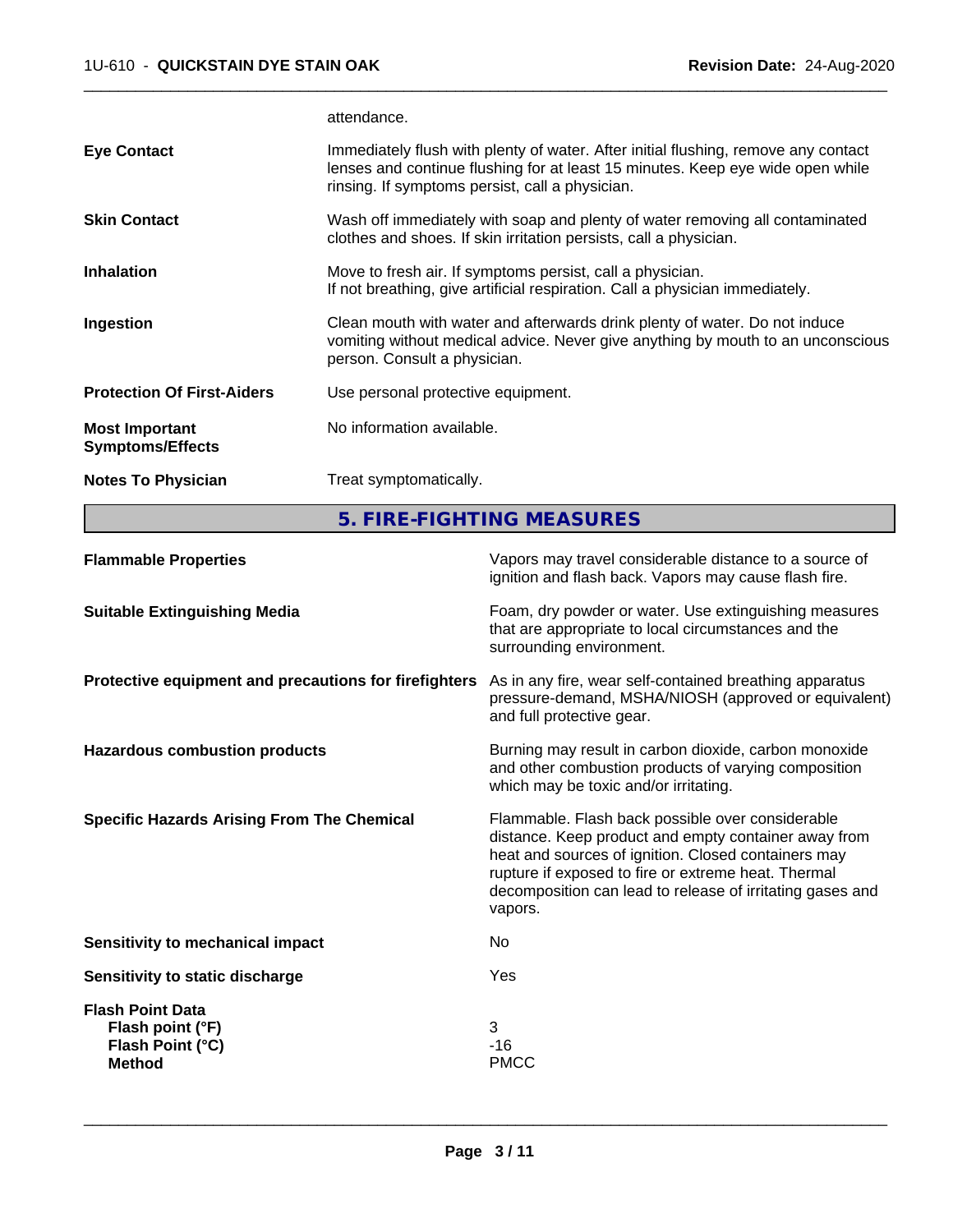### **Flammability Limits In Air**

| Lower flammability limit:        |  |
|----------------------------------|--|
| <b>Upper flammability limit:</b> |  |

**Not available Not available** 

 $\overline{\phantom{a}}$  ,  $\overline{\phantom{a}}$  ,  $\overline{\phantom{a}}$  ,  $\overline{\phantom{a}}$  ,  $\overline{\phantom{a}}$  ,  $\overline{\phantom{a}}$  ,  $\overline{\phantom{a}}$  ,  $\overline{\phantom{a}}$  ,  $\overline{\phantom{a}}$  ,  $\overline{\phantom{a}}$  ,  $\overline{\phantom{a}}$  ,  $\overline{\phantom{a}}$  ,  $\overline{\phantom{a}}$  ,  $\overline{\phantom{a}}$  ,  $\overline{\phantom{a}}$  ,  $\overline{\phantom{a}}$ 

**NFPA Health:** 1 **Flammability:** 3 **Instability:** 0 **Special:** Not Applicable

### **NFPA Legend**

- 0 Not Hazardous
- 1 Slightly
- 2 Moderate
- 3 High
- 4 Severe

*The ratings assigned are only suggested ratings, the contractor/employer has ultimate responsibilities for NFPA ratings where this system is used.*

*Additional information regarding the NFPA rating system is available from the National Fire Protection Agency (NFPA) at www.nfpa.org.*

# **6. ACCIDENTAL RELEASE MEASURES**

| <b>Personal Precautions</b>      | Remove all sources of ignition. Take precautions to prevent flashback. Ground<br>and bond all containers and handling equipment. Take precautionary measures<br>against static discharges. Ensure adequate ventilation. Avoid contact with skin,<br>eyes and clothing. Use personal protective equipment.  |
|----------------------------------|------------------------------------------------------------------------------------------------------------------------------------------------------------------------------------------------------------------------------------------------------------------------------------------------------------|
| <b>Other Information</b>         | Prevent further leakage or spillage if safe to do so. Do not allow material to<br>contaminate ground water system. Prevent product from entering drains. Do not<br>flush into surface water or sanitary sewer system. Local authorities should be<br>advised if significant spillages cannot be contained. |
| <b>Environmental precautions</b> | See Section 12 for additional Ecological Information.                                                                                                                                                                                                                                                      |
| <b>Methods for Cleaning Up</b>   | Dam up. Soak up with inert absorbent material. Use a non-sparking or explosion<br>proof means to transfer material to a sealed, appropriate container for disposal.<br>Clean contaminated surface thoroughly.                                                                                              |

**7. HANDLING AND STORAGE**

| Handling                      | Avoid contact with skin, eyes and clothing. Wear personal protective equipment.<br>Do not breathe vapors or spray mist. Use only in ventilated areas. Prevent vapor<br>build-up by providing adequate ventilation during and after use.                                                                                                                                                                                                        |
|-------------------------------|------------------------------------------------------------------------------------------------------------------------------------------------------------------------------------------------------------------------------------------------------------------------------------------------------------------------------------------------------------------------------------------------------------------------------------------------|
|                               | Take precautionary measures against static discharges. To avoid ignition of<br>vapors by static electricity discharge, all metal parts of the equipment must be<br>grounded. Keep away from heat, sparks and flame. Do not smoke. Extinguish all<br>flames and pilot lights, and turn off stoves, heaters, electric motors and other<br>sources of ignition during use and until all vapors are gone. Ignition and/or flash<br>back may occur. |
| <b>Storage</b>                | Keep containers tightly closed in a dry, cool and well-ventilated place. Keep away<br>from heat. Keep away from open flames, hot surfaces and sources of ignition.<br>Keep in properly labeled containers. Keep out of the reach of children.                                                                                                                                                                                                  |
| <b>Incompatible Materials</b> | Incompatible with strong acids and bases and strong oxidizing agents.                                                                                                                                                                                                                                                                                                                                                                          |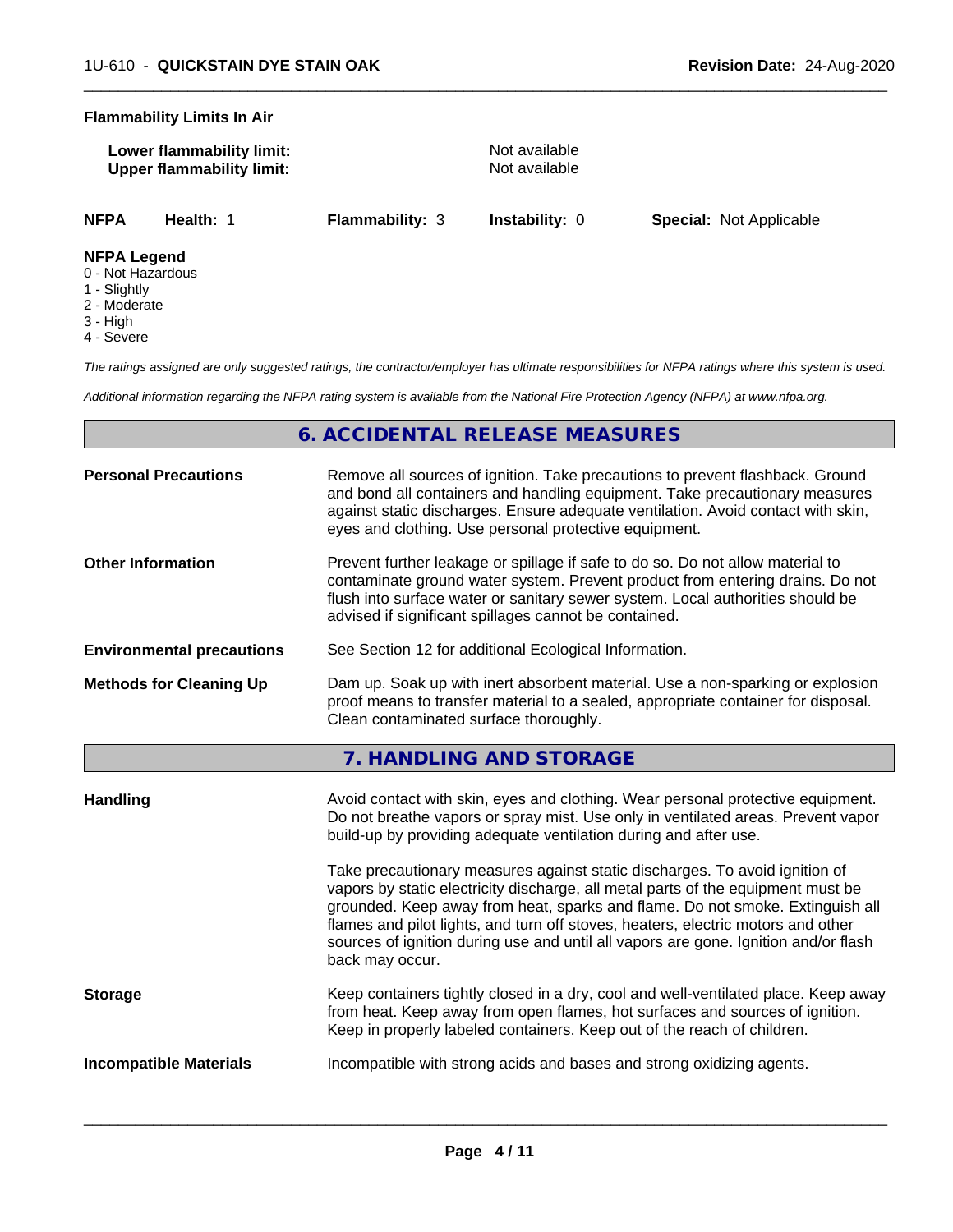**Technical measures/Precautions**Ensure adequate ventilation. Use only where airflow will keep vapors from building up in or near the work area in adjoining rooms. Comply with all national, state, and local codes pertaining to the storage, handling, dispensing and disposal of flammable liquids.

> Dissipate static electricity during transfer by grounding and bonding containers and equipment before transferring material. All equipment should be non-sparking and explosion proof. Use explosion proof electrical equipment for ventilation, lighting and material handling.

 $\overline{\phantom{a}}$  ,  $\overline{\phantom{a}}$  ,  $\overline{\phantom{a}}$  ,  $\overline{\phantom{a}}$  ,  $\overline{\phantom{a}}$  ,  $\overline{\phantom{a}}$  ,  $\overline{\phantom{a}}$  ,  $\overline{\phantom{a}}$  ,  $\overline{\phantom{a}}$  ,  $\overline{\phantom{a}}$  ,  $\overline{\phantom{a}}$  ,  $\overline{\phantom{a}}$  ,  $\overline{\phantom{a}}$  ,  $\overline{\phantom{a}}$  ,  $\overline{\phantom{a}}$  ,  $\overline{\phantom{a}}$ 

**8. EXPOSURE CONTROLS/PERSONAL PROTECTION**

### **Exposure Limits**

| <b>Chemical name</b> | <b>ACGIH</b><br>$\mathbf{L}$ | <b>OSHA PEL</b>                |
|----------------------|------------------------------|--------------------------------|
| Acetone              | STEL: 500 ppm                | <b>TWA</b><br>1000<br>J ppm -  |
|                      | TWA: 250 ppm                 | TWA<br>$2400 \; \text{ma/m}^3$ |

**Legend**

ACGIH - American Conference of Governmental Industrial Hygienists Exposure Limits OSHA - Occupational Safety & Health Administration Exposure Limits N/E - Not Established

| Appropriate engineering<br>controls  |                                                                                                                                                                                                                                                                                                                                                                     |
|--------------------------------------|---------------------------------------------------------------------------------------------------------------------------------------------------------------------------------------------------------------------------------------------------------------------------------------------------------------------------------------------------------------------|
| <b>Engineering Measures</b>          | Ensure adequate ventilation, especially in confined areas.                                                                                                                                                                                                                                                                                                          |
| <b>Personal Protective Equipment</b> |                                                                                                                                                                                                                                                                                                                                                                     |
| <b>Eye/Face Protection</b>           | Safety glasses with side-shields. If splashes are likely to occur, wear Tightly<br>fitting safety goggles.                                                                                                                                                                                                                                                          |
| <b>Skin Protection</b>               | Long sleeved clothing. Protective gloves.                                                                                                                                                                                                                                                                                                                           |
| <b>Respiratory Protection</b>        | Use only with adequate ventilation. In operations where exposure limits are<br>exceeded, use a NIOSH approved respirator that has been selected by a<br>technically qualified person for the specific work conditions. When spraying the<br>product or applying in confined areas, wear a NIOSH approved respirator<br>specified for paint spray or organic vapors. |
| <b>Hygiene Measures</b>              | Avoid contact with skin, eyes and clothing. Remove and wash contaminated<br>clothing before re-use. Wash thoroughly after handling.                                                                                                                                                                                                                                 |

## **9. PHYSICAL AND CHEMICAL PROPERTIES**

| Appearance              | liquid                   |
|-------------------------|--------------------------|
| Odor                    | solvent                  |
| <b>Odor Threshold</b>   | No information available |
| Density (Ibs/gal)       | $6.6 - 6.7$              |
| <b>Specific Gravity</b> | $0.79 - 0.81$            |
| рH                      | No information available |
| <b>Viscosity (cps)</b>  | No information available |
| Solubility(ies)         | No information available |
| <b>Water solubility</b> | No information available |
| <b>Evaporation Rate</b> | No information available |
| Vapor pressure          | No information available |
| Vapor density           | No information available |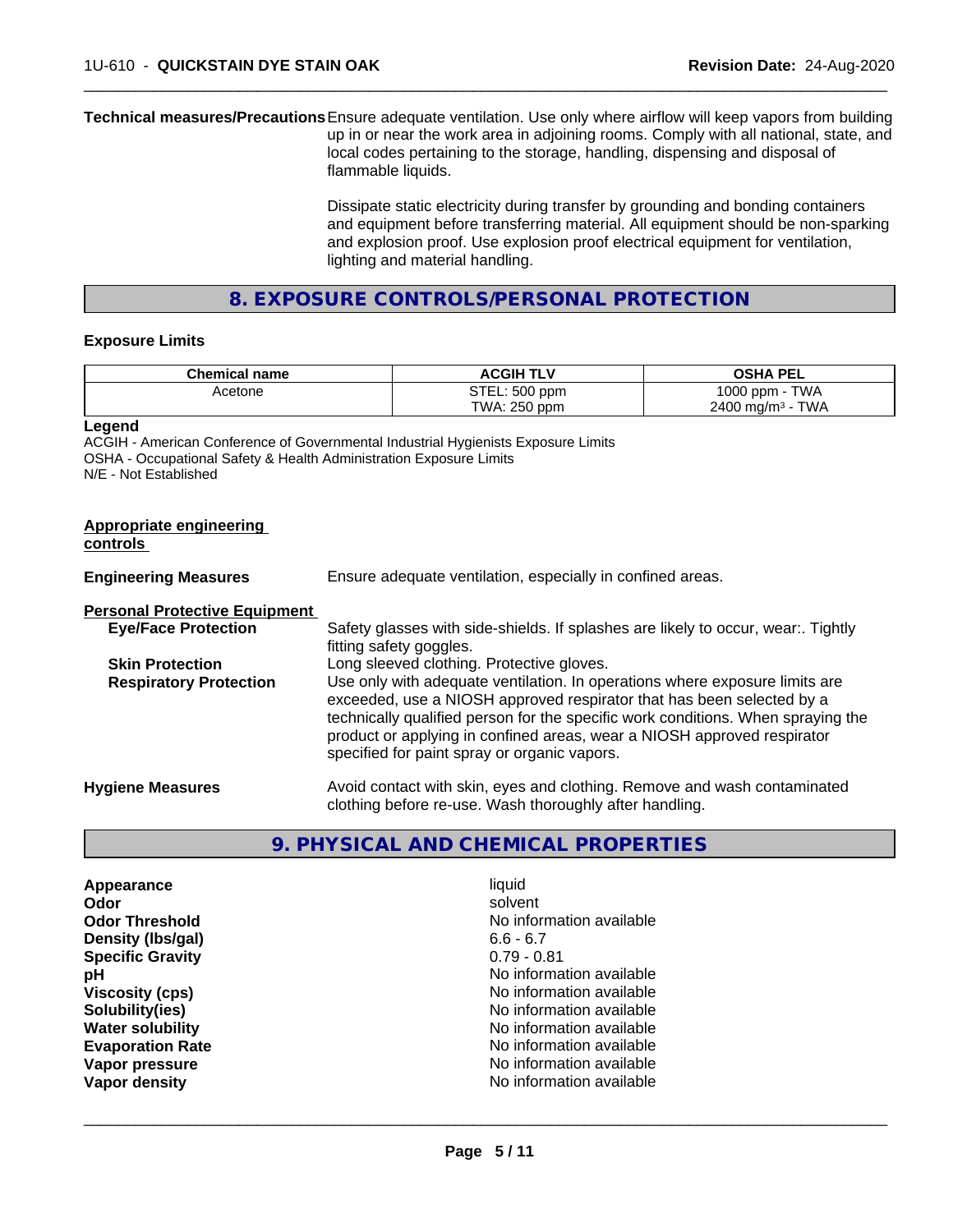| $0 - 10$                 |
|--------------------------|
| $0 - 10$                 |
| $90 - 100$               |
| $90 - 100$               |
| 0                        |
| 136                      |
| 58                       |
| No information available |
| No information available |
| 3                        |
| -16                      |
| <b>PMCC</b>              |
| Not applicable           |
| No information available |
| No information available |
| No information available |
| No information available |
| No information available |
| No information available |
| No information available |
|                          |

# **10. STABILITY AND REACTIVITY**

 $\overline{\phantom{a}}$  ,  $\overline{\phantom{a}}$  ,  $\overline{\phantom{a}}$  ,  $\overline{\phantom{a}}$  ,  $\overline{\phantom{a}}$  ,  $\overline{\phantom{a}}$  ,  $\overline{\phantom{a}}$  ,  $\overline{\phantom{a}}$  ,  $\overline{\phantom{a}}$  ,  $\overline{\phantom{a}}$  ,  $\overline{\phantom{a}}$  ,  $\overline{\phantom{a}}$  ,  $\overline{\phantom{a}}$  ,  $\overline{\phantom{a}}$  ,  $\overline{\phantom{a}}$  ,  $\overline{\phantom{a}}$ 

| <b>Reactivity</b>                         | No data available                                                                                                         |
|-------------------------------------------|---------------------------------------------------------------------------------------------------------------------------|
| <b>Chemical Stability</b>                 | Stable under normal conditions. Hazardous polymerisation<br>does not occur.                                               |
| <b>Conditions to avoid</b>                | Keep away from open flames, hot surfaces, static<br>electricity and sources of ignition. Sparks. Elevated<br>temperature. |
| <b>Incompatible Materials</b>             | Incompatible with strong acids and bases and strong<br>oxidizing agents.                                                  |
| <b>Hazardous Decomposition Products</b>   | Thermal decomposition can lead to release of irritating<br>gases and vapors.                                              |
| <b>Possibility of hazardous reactions</b> | None under normal conditions of use.                                                                                      |

**11. TOXICOLOGICAL INFORMATION**

**Product Information**

### **Information on likely routes of exposure**

**Principal Routes of Exposure** Eye contact, skin contact and inhalation.

**Acute Toxicity** 

**Product Information** Repeated or prolonged exposure to organic solvents may lead to permanent brain and nervous system damage. Intentional misuse by deliberately concentrating and inhaling vapors may be harmful or fatal.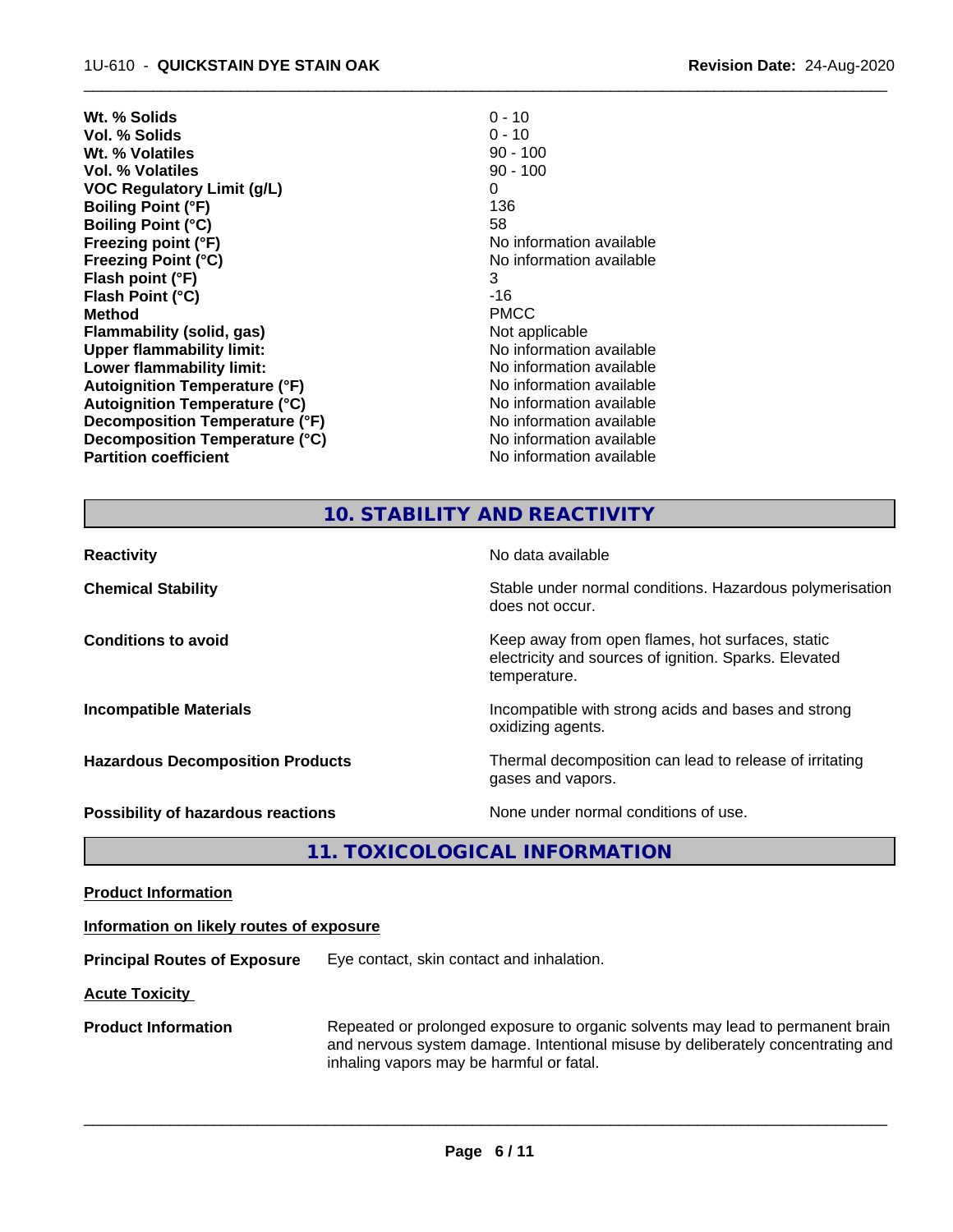### **Symptoms related to the physical,chemical and toxicological characteristics**

| <b>Symptoms</b>                 | No information available                                                                                                                                                                                                                                      |
|---------------------------------|---------------------------------------------------------------------------------------------------------------------------------------------------------------------------------------------------------------------------------------------------------------|
|                                 | Delayed and immediate effects as well as chronic effects from short and long-term exposure                                                                                                                                                                    |
| Eye contact                     | Contact with eyes may cause irritation.                                                                                                                                                                                                                       |
| <b>Skin contact</b>             | May cause skin irritation and/or dermatitis. Prolonged skin contact may defat the<br>skin and produce dermatitis.                                                                                                                                             |
| Ingestion                       | Harmful if swallowed. Ingestion may cause irritation to mucous membranes. Small<br>amounts of this product aspirated into the respiratory system during ingestion or<br>vomiting may cause mild to severe pulmonary injury, possibly progressing to<br>death. |
| <b>Inhalation</b>               | Harmful by inhalation. High vapor / aerosol concentrations are irritating to the<br>eyes, nose, throat and lungs and may cause headaches, dizziness, drowsiness,<br>unconsciousness, and other central nervous system effects.                                |
| <b>Sensitization</b>            | No information available                                                                                                                                                                                                                                      |
| <b>Neurological Effects</b>     | No information available.                                                                                                                                                                                                                                     |
| <b>Mutagenic Effects</b>        | No information available.                                                                                                                                                                                                                                     |
| <b>Reproductive Effects</b>     | No information available.                                                                                                                                                                                                                                     |
| <b>Developmental Effects</b>    | No information available.                                                                                                                                                                                                                                     |
| <b>Target organ effects</b>     | No information available.                                                                                                                                                                                                                                     |
| <b>STOT - repeated exposure</b> | Causes damage to organs through prolonged or repeated exposure if inhaled,<br>May cause disorder and damage to the, liver, kidney, spleen, blood.                                                                                                             |
| <b>STOT - single exposure</b>   | May cause disorder and damage to the, Respiratory system, Central nervous<br>system.                                                                                                                                                                          |
| Other adverse effects           | No information available.                                                                                                                                                                                                                                     |
| <b>Aspiration Hazard</b>        | May be harmful if swallowed and enters airways. Small amounts of this product<br>aspirated into the respiratory system during ingestion or vomiting may cause mild<br>to severe pulmonary injury, possibly progressing to death.                              |

 $\overline{\phantom{a}}$  ,  $\overline{\phantom{a}}$  ,  $\overline{\phantom{a}}$  ,  $\overline{\phantom{a}}$  ,  $\overline{\phantom{a}}$  ,  $\overline{\phantom{a}}$  ,  $\overline{\phantom{a}}$  ,  $\overline{\phantom{a}}$  ,  $\overline{\phantom{a}}$  ,  $\overline{\phantom{a}}$  ,  $\overline{\phantom{a}}$  ,  $\overline{\phantom{a}}$  ,  $\overline{\phantom{a}}$  ,  $\overline{\phantom{a}}$  ,  $\overline{\phantom{a}}$  ,  $\overline{\phantom{a}}$ 

### **Numerical measures of toxicity**

### **The following values are calculated based on chapter 3.1 of the GHS document**

| <b>ATEmix (oral)</b>                 | 5896 mg/ka |
|--------------------------------------|------------|
| <b>ATEmix (dermal)</b>               | 3050 mg/kg |
| <b>ATEmix (inhalation-dust/mist)</b> | 101.8 mg/L |

#### **Component Information**

| Chemical name | Oral LD50           | Dermal LD50           | <b>Inhalation LC50</b>                  |
|---------------|---------------------|-----------------------|-----------------------------------------|
| Acetone       | Rat<br>= 5800 mg/kg | Rabbit<br>15700 mg/kg | (Rat)8 h<br>$= 50100$ mg/m <sup>3</sup> |
| 67-64-1       |                     |                       |                                         |

# **Chronic Toxicity**

### **Carcinogenicity**

*There are no known carcinogenic chemicals in this product above reportable levels.*

# **12. ECOLOGICAL INFORMATION**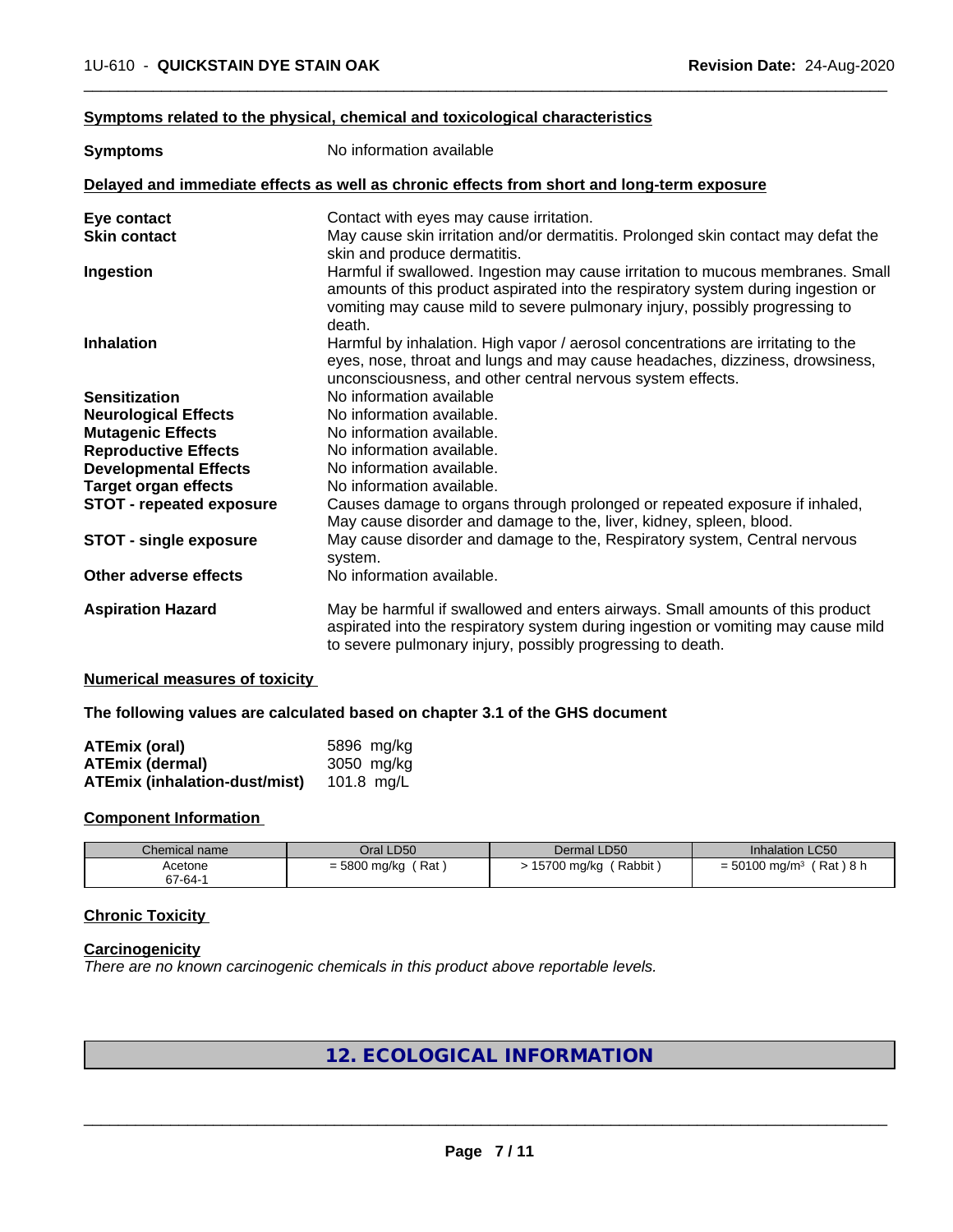$\overline{\phantom{a}}$  ,  $\overline{\phantom{a}}$  ,  $\overline{\phantom{a}}$  ,  $\overline{\phantom{a}}$  ,  $\overline{\phantom{a}}$  ,  $\overline{\phantom{a}}$  ,  $\overline{\phantom{a}}$  ,  $\overline{\phantom{a}}$  ,  $\overline{\phantom{a}}$  ,  $\overline{\phantom{a}}$  ,  $\overline{\phantom{a}}$  ,  $\overline{\phantom{a}}$  ,  $\overline{\phantom{a}}$  ,  $\overline{\phantom{a}}$  ,  $\overline{\phantom{a}}$  ,  $\overline{\phantom{a}}$ 

# **Ecotoxicity Effects**

The environmental impact of this product has not been fully investigated.

### **Product Information**

### **Acute Toxicity to Fish**

No information available

### **Acute Toxicity to Aquatic Invertebrates**

No information available

### **Acute Toxicity to Aquatic Plants**

No information available

### **Persistence / Degradability**

No information available.

### **Bioaccumulation**

There is no data for this product.

### **Mobility in Environmental Media**

No information available.

# **Ozone**

Not applicable

## **Component Information**

### **Acute Toxicity to Fish**

**Acetone** LC50: 8300 (Bluegill - 96 hr.) mg/L

### **Acute Toxicity to Aquatic Invertebrates**

Acetone EC50: 12600 mg/L (Daphnia magna - 48 hr.)

### **Acute Toxicity to Aquatic Plants**

No information available

|                                | 13. DISPOSAL CONSIDERATIONS                                                                                                                                                                                               |
|--------------------------------|---------------------------------------------------------------------------------------------------------------------------------------------------------------------------------------------------------------------------|
| <b>Waste Disposal Method</b>   | Dispose of in accordance with federal, state, and local regulations. Local<br>requirements may vary, consult your sanitation department or state-designated<br>environmental protection agency for more disposal options. |
| <b>Empty Container Warning</b> | Emptied containers may retain product residue. Follow label warnings even after<br>container is emptied. Residual vapors may explode on ignition.                                                                         |
|                                | 14. TRANSPORT INFORMATION                                                                                                                                                                                                 |

**DOT**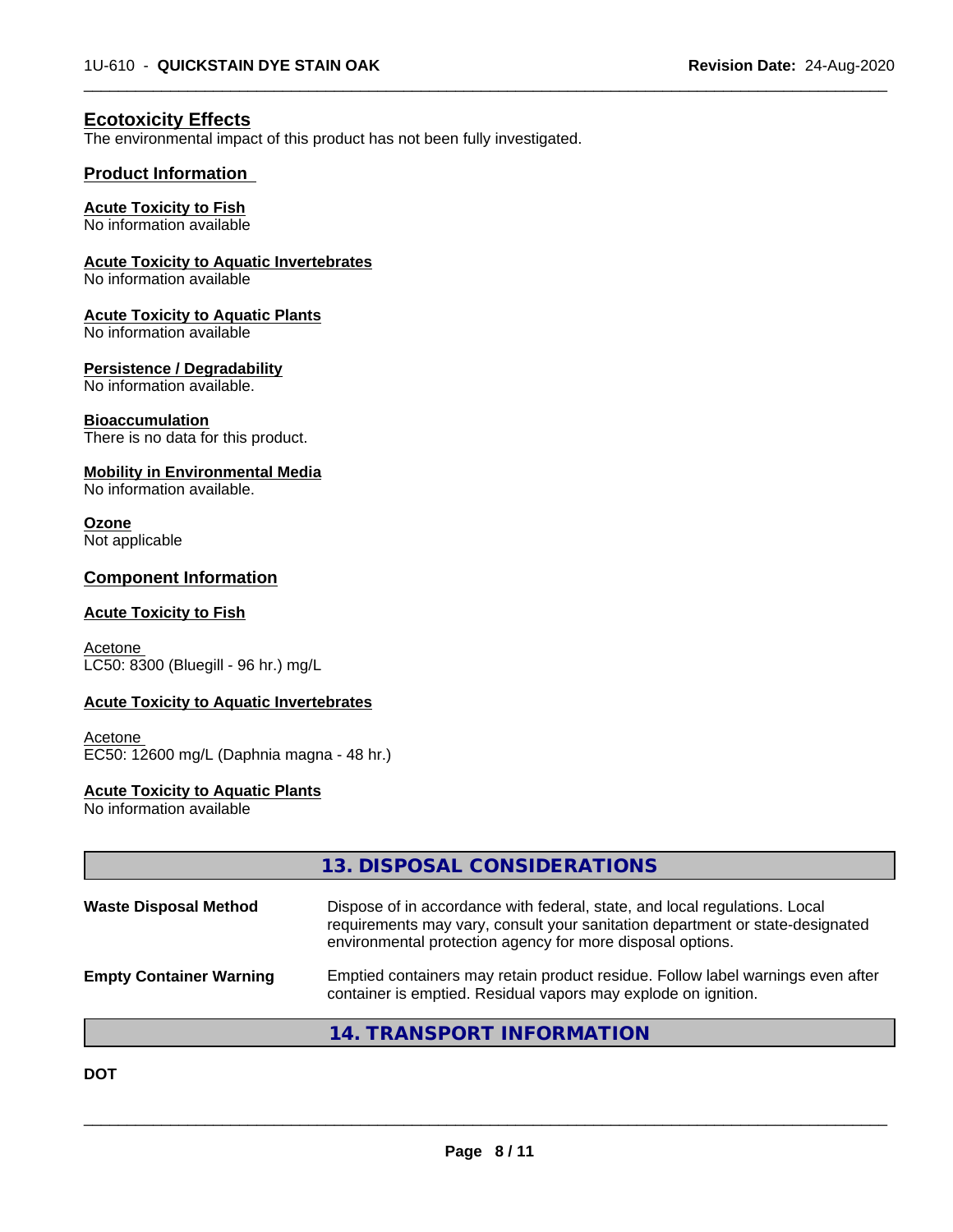| <b>Proper Shipping Name</b><br><b>Hazard class</b><br>UN-No.<br><b>Packing Group</b><br><b>Description</b> | <b>PAINT</b><br>3<br>UN1263<br>Ш<br>UN1263, PAINT, 3, II |
|------------------------------------------------------------------------------------------------------------|----------------------------------------------------------|
| ICAO / IATA                                                                                                | Contact the preparer for further information.            |
| IMDG / IMO                                                                                                 | Contact the preparer for further information.            |
|                                                                                                            | <b>15. REGULATORY INFORMATION</b>                        |

 $\overline{\phantom{a}}$  ,  $\overline{\phantom{a}}$  ,  $\overline{\phantom{a}}$  ,  $\overline{\phantom{a}}$  ,  $\overline{\phantom{a}}$  ,  $\overline{\phantom{a}}$  ,  $\overline{\phantom{a}}$  ,  $\overline{\phantom{a}}$  ,  $\overline{\phantom{a}}$  ,  $\overline{\phantom{a}}$  ,  $\overline{\phantom{a}}$  ,  $\overline{\phantom{a}}$  ,  $\overline{\phantom{a}}$  ,  $\overline{\phantom{a}}$  ,  $\overline{\phantom{a}}$  ,  $\overline{\phantom{a}}$ 

# **International Inventories**

| <b>TSCA: United States</b> | Yes - All components are listed or exempt. |
|----------------------------|--------------------------------------------|
| <b>DSL: Canada</b>         | No - Not all of the components are listed. |
|                            | One or more component is listed on NDSL.   |

# **Federal Regulations**

| SARA 311/312 hazardous categorization |     |  |
|---------------------------------------|-----|--|
| Acute health hazard                   | Yes |  |
| Chronic Health Hazard                 | No. |  |
| Fire hozard                           | Vac |  |

| Chronic Health Hazard<br>N0.            |  |
|-----------------------------------------|--|
| Fire hazard<br>Yes                      |  |
| Sudden release of pressure hazard<br>Nο |  |
| Reactive Hazard<br>No                   |  |

### **SARA 313**

Section 313 of Title III of the Superfund Amendments and Reauthorization Act of 1986 (SARA). This product contains a chemical or chemicals which are subject to the reporting requirements of the Act and Title 40 of the Code of Federal Regulations, Part 372:

*None*

### **Clean Air Act,Section 112 Hazardous Air Pollutants (HAPs) (see 40 CFR 61)**

This product contains the following HAPs:

*None*

## **US State Regulations**

### **California Proposition 65**

**AVIMARNING:** Cancer and Reproductive Harm– www.P65warnings.ca.gov

### **State Right-to-Know**

| <b>Chemical name</b>                   | <b>Massachusetts</b> | <b>New Jersey</b> | Pennsylvania |
|----------------------------------------|----------------------|-------------------|--------------|
| Acetone                                |                      |                   |              |
| Chromate(1-),bis[2-(3-chlorophenyl)-2, |                      |                   |              |
| 4-dihydro-4-[2-[2-(hydroxy-kO)-5-(met  |                      |                   |              |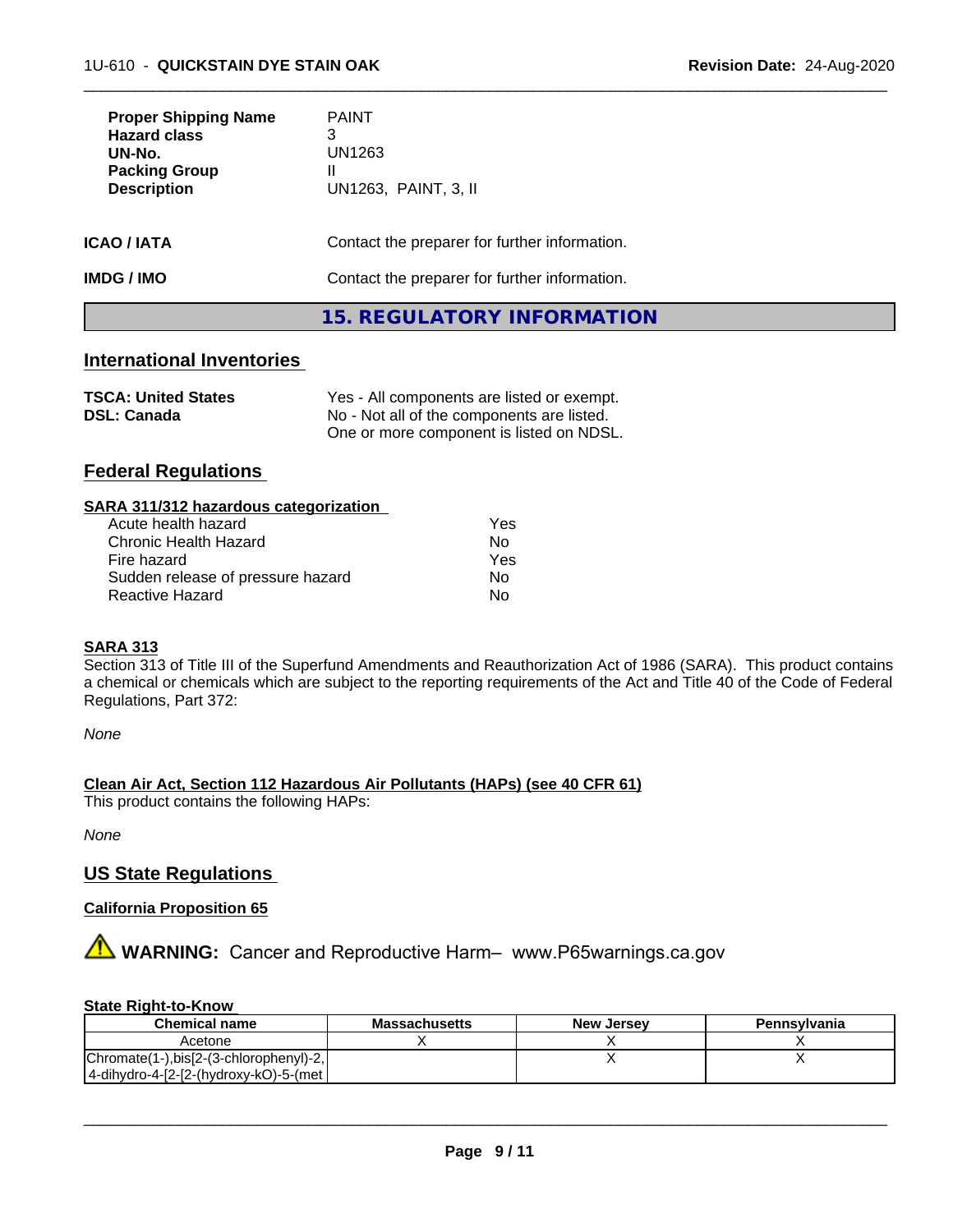| hylsulfonyl)phenyl]diazenyl-kN1]-5-met<br>hyl-3H-pyrazol-3-o             |  |
|--------------------------------------------------------------------------|--|
| Chromate(1-), bis[methyl<br>$N-[7-(hydroxy-kO)-8-[2-(hydroxy-kO)]$       |  |
| )-5-(methylsulfonyl)phenyl]diazenyl-kN <br>1-1-naphthalenyloarbamato(2-) |  |

 $\overline{\phantom{a}}$  ,  $\overline{\phantom{a}}$  ,  $\overline{\phantom{a}}$  ,  $\overline{\phantom{a}}$  ,  $\overline{\phantom{a}}$  ,  $\overline{\phantom{a}}$  ,  $\overline{\phantom{a}}$  ,  $\overline{\phantom{a}}$  ,  $\overline{\phantom{a}}$  ,  $\overline{\phantom{a}}$  ,  $\overline{\phantom{a}}$  ,  $\overline{\phantom{a}}$  ,  $\overline{\phantom{a}}$  ,  $\overline{\phantom{a}}$  ,  $\overline{\phantom{a}}$  ,  $\overline{\phantom{a}}$ 

### **Legend**

X - Listed

# **16. OTHER INFORMATION**

| HMIS               | Health: 1 | <b>Flammability: 3</b> | <b>Reactivity: 0</b> | PPE: - |  |
|--------------------|-----------|------------------------|----------------------|--------|--|
| <b>HMIS Legend</b> |           |                        |                      |        |  |

- 0 Minimal Hazard
- 1 Slight Hazard
- 2 Moderate Hazard
- 3 Serious Hazard
- 4 Severe Hazard
- Chronic Hazard

*Note: The PPE rating has intentionally been left blank. Choose appropriate PPE that will protect employees from the hazards the material will present under the actual normal conditions of use.* X - Consult your supervisor or S.O.P. for "Special" handling instructions.

*Caution: HMISÒ ratings are based on a 0-4 rating scale, with 0 representing minimal hazards or risks, and 4 representing significant hazards or risks. Although HMISÒ ratings are not required on MSDSs under 29 CFR 1910.1200, the preparer, has chosen to provide them. HMISÒ ratings are to be used only in conjunction with a fully implemented HMISÒ program by workers who have received appropriate HMISÒ training. HMISÒ is a registered trade and service mark of the NPCA. HMISÒ materials may be purchased exclusively from J. J. Keller (800) 327-6868.*

 **WARNING!** If you scrape, sand, or remove old paint, you may release lead dust. LEAD IS TOXIC. EXPOSURE TO LEAD DUST CAN CAUSE SERIOUS ILLNESS, SUCH AS BRAIN DAMAGE, ESPECIALLY IN CHILDREN. PREGNANT WOMEN SHOULD ALSO AVOID EXPOSURE.Wear a NIOSH approved respirator to control lead exposure. Clean up carefully with a HEPA vacuum and a wet mop. Before you start, find out how to protect yourself and your family by contacting the National Lead Information Hotline at 1-800-424-LEAD or log on to www.epa.gov/lead.

| <b>Prepared By</b>      | <b>Product Stewardship Department</b><br>Benjamin Moore & Co.<br>101 Paragon Drive<br>Montvale, NJ 07645<br>800-225-5554 |
|-------------------------|--------------------------------------------------------------------------------------------------------------------------|
| <b>Revision Date:</b>   | 24-Aug-2020                                                                                                              |
| <b>Revision Summary</b> | Not available                                                                                                            |

Disclaimer

The information contained herein is presented in good faith and believed to be accurate as of the effective date shown above. This information is furnished without warranty of any kind. Employers should use this information only as a **supplement to other information gathered by them and must make independent determination of suitability and** completeness of information from all sources to assure proper use of these materials and the safety and health of employees. Any use of this data and information must be determined by the user to be in accordance with applicable **federal, provincial, and local laws and regulations.**